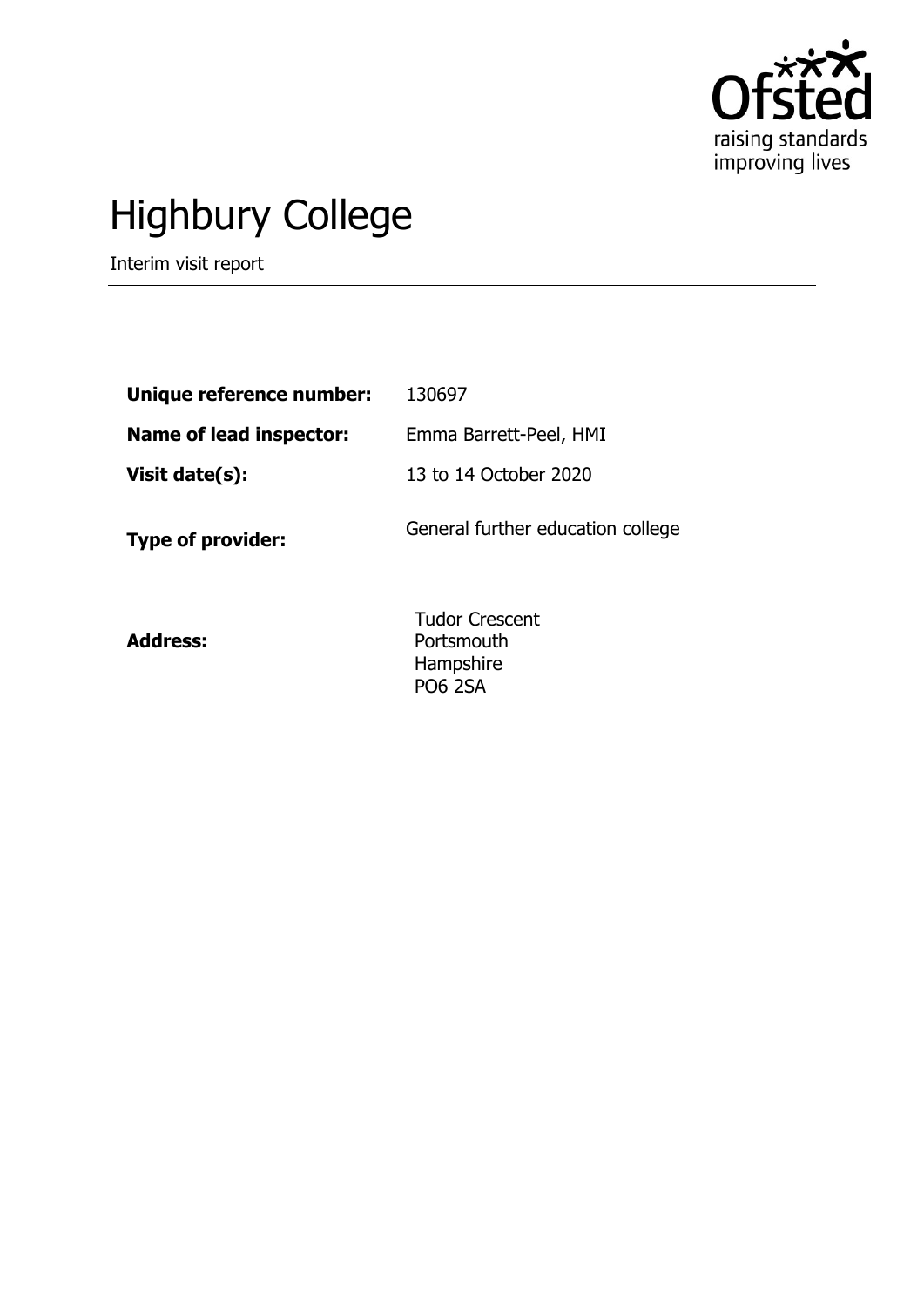

# **Interim visit**

# **Context and focus of visit**

On 17 March 2020, all routine inspections were suspended due to the COVID-19 (coronavirus) pandemic. As part of our phased return to routine inspections, we are carrying out '[interim visits](https://www.gov.uk/guidance/interim-phase-further-education-and-skills-providers#interim-visits)' to further education and skills providers. Interim visits are to help learners, parents, employers and government understand how providers are meeting the needs of learners and apprentices in this period, including learners with high needs and those with special educational needs and disabilities. We intend to return to routine inspection in January 2021 but will keep the exact timing under review.

The focus of these visits is on the themes set out below and the findings are based on discussions with leaders, managers, staff and learners.

## **Information about the provider**

Highbury College is a medium-sized general further education college serving the city of Portsmouth and the surrounding areas of East Hampshire, Fareham, Gosport and Havant. The college has four centres: Highbury Campus, Highbury Northarbour Centre, Highbury Arundel Centre and Highbury Apprenticeships (Birmingham). The college provides education and training programmes in a number of community venues in and around Portsmouth.

Portsmouth is one of the most densely populated cities in the country. It has the fourth largest economy in the South East, with a broad employment base, and is the national home of the Royal Navy. The city has several areas of high deprivation.

### **What actions are leaders taking to ensure that they provide an appropriate curriculum that responds to the reasonable needs of learners and stakeholders and adapts to changed circumstances?**

Leaders prepared a move to remote learning before the lockdown so that students could continue with their studies. Leaders adapted training programmes to train staff in the use of online conference facilities and a web-based product to help them develop interactive lessons. Advanced practitioners led training to develop staff confidence and competence. Teachers told us how well targeted and supportive the training was. Staff have been helping students struggling with web-based technologies during the pandemic, as well as identifying those students who are new to college and require support with remote learning.

Leaders and managers identified the impact of the pandemic on particular groups. Students with special educational needs and/or disabilities missed social interactions, so staff provided social activities, for example virtual picnics. Staff have adapted their approach to careers advice in response to students' concerns on future opportunities. Careers advisers provide extra sessions and guest speakers to support students.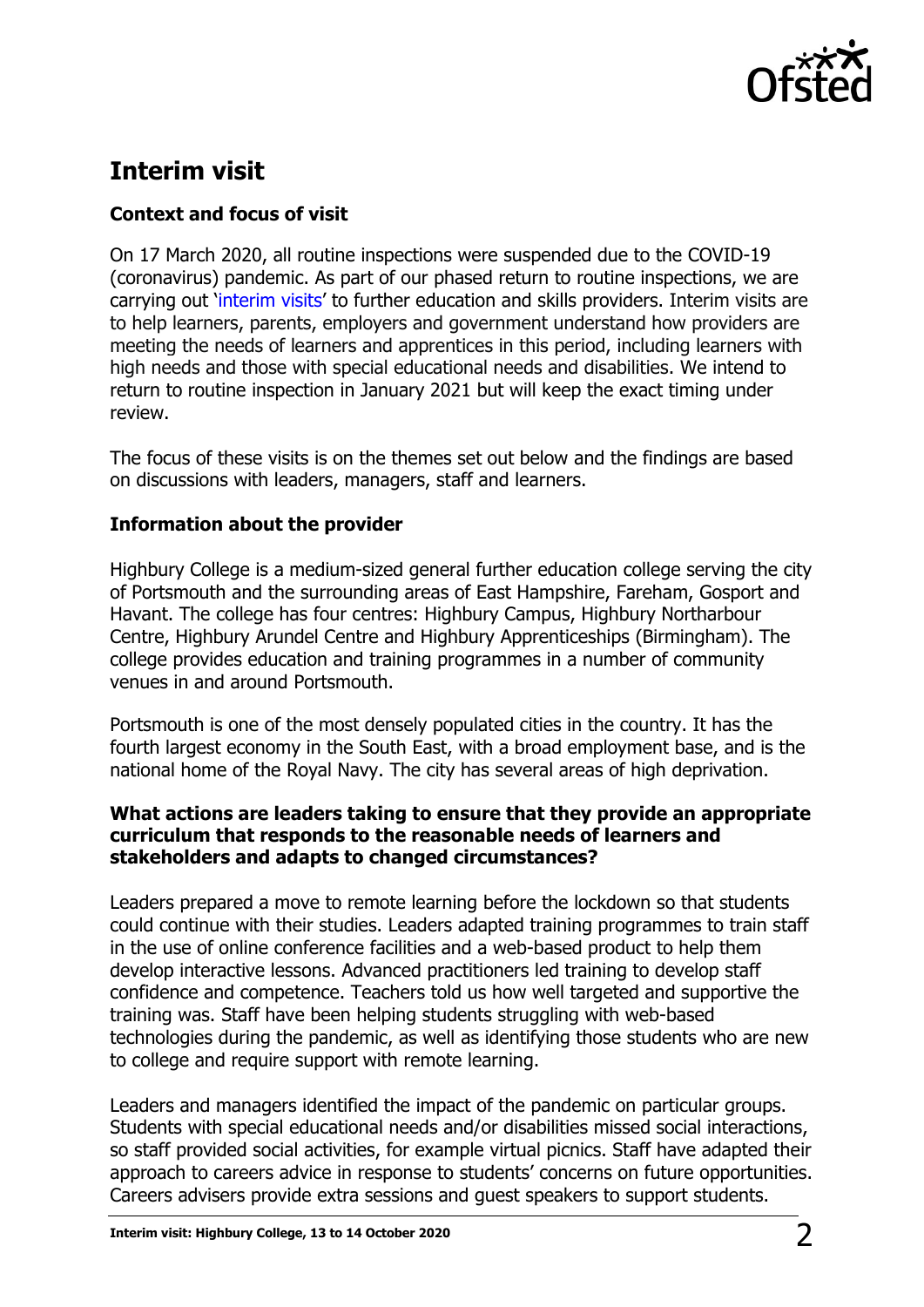

Managers described the links they have made with local colleges and organisations to make sure students can still get work experience as part of their course.

Managers have continued to track students' progress to reassure themselves that students are not falling behind with their learning. To support this further, staff have provided more tutorials, made phone calls to students and kept two study centres open. Staff reported an increase in parental involvement.

Leaders work with a range of stakeholders in their communities. Subcontractors said they had leaned on college leaders for guidance and support and benefited from sharing of resources. Employers felt college staff responded quickly to minimise disruption to apprentices' learning. The local authority reported that leaders at the college play a very active role in the community response to the pandemic. Partners spoke enthusiastically about several projects leaders have committed to that provide support in the local community.

#### **What steps are leaders, managers and staff taking to ensure that the approaches used for building knowledge and skills are appropriate to meet the reasonable needs of learners?**

Leaders took the decision that staff should decide at course level how best to adapt the teaching of their subjects. Managers felt this gave them the autonomy to make appropriate decisions for their students. For example, construction learners are on site in blocks to catch up on missed practical sessions. In floristry, live demonstrations are streamed for students not in the classroom. Leaders identified the learning that apprentices, many of whom were furloughed, have missed and are using block learning and day release to help them catch up.

Managers at the college said the majority of staff and students have coped well with the move to more blended and remote learning during the pandemic. Inevitably there were initially some issues with lack of equipment, alongside some unsuitable home-working environments for students. Leaders have provided equipment to both staff and students who need it. Leaders have created private study areas in the college for students who find it difficult to study at home and additional staff work in these areas to help students.

Teachers told us how they have focused on adapting the traditional aspects of classroom teaching to a more blended approach to learning. Although some teachers had concerns about how this would work effectively in their subjects, most teachers were very positive about the use of online learning platforms. They are continuing to encourage their students to participate in collaborative learning online.

Managers have adapted the methods they use to assure themselves that the quality of teaching remains high. Staff have moved some of the observation of teaching activity online and are using these observations both to support staff development and to make judgements about how well staff are adapting to the changes so that they can identify further training needs.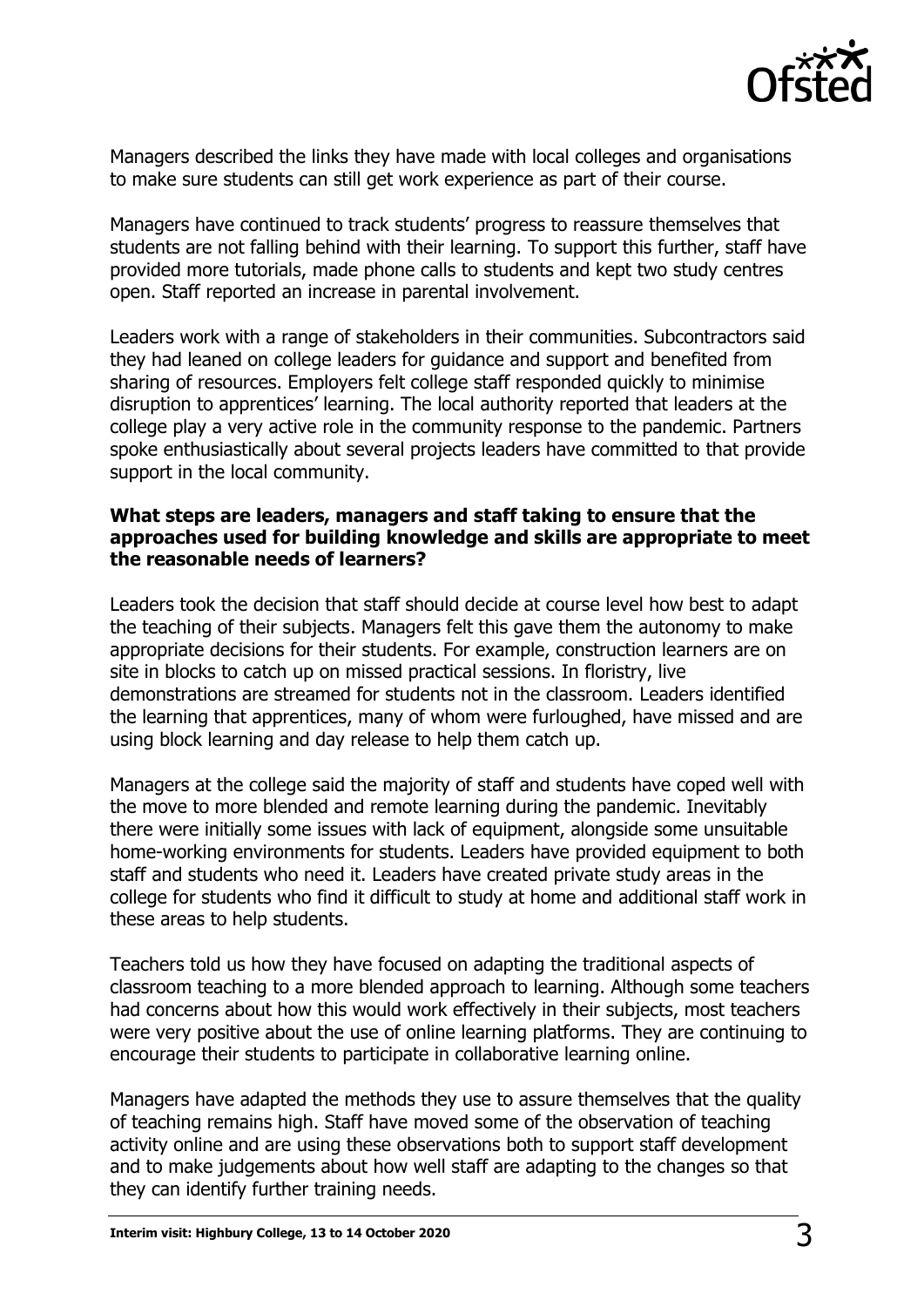

### **How are leaders ensuring that learners are safe and well informed about potential risks, including from online sources?**

At the start of the pandemic, staff identified vulnerable students and the increased risks they may face. They worked closely with the local authority and other organisations to maintain contact with these students and reassure themselves that they were safe.

Leaders described how they provided training to staff and students to safely participate in online learning. This included training for staff calling students on 'safe conversations'. Staff use regular calls and tutorials with students to check students' safety. Leaders keep staff and students informed of new or increased risks resulting from the pandemic.

Students told us they understood fully the health and safety protocols and restrictions imposed as a result of the pandemic. Most of these students knew how and to whom they would report any safeguarding concerns, and all felt very confident that these would be taken seriously. Students new to the college remember their induction and the topics covered, for example British values and diversity.